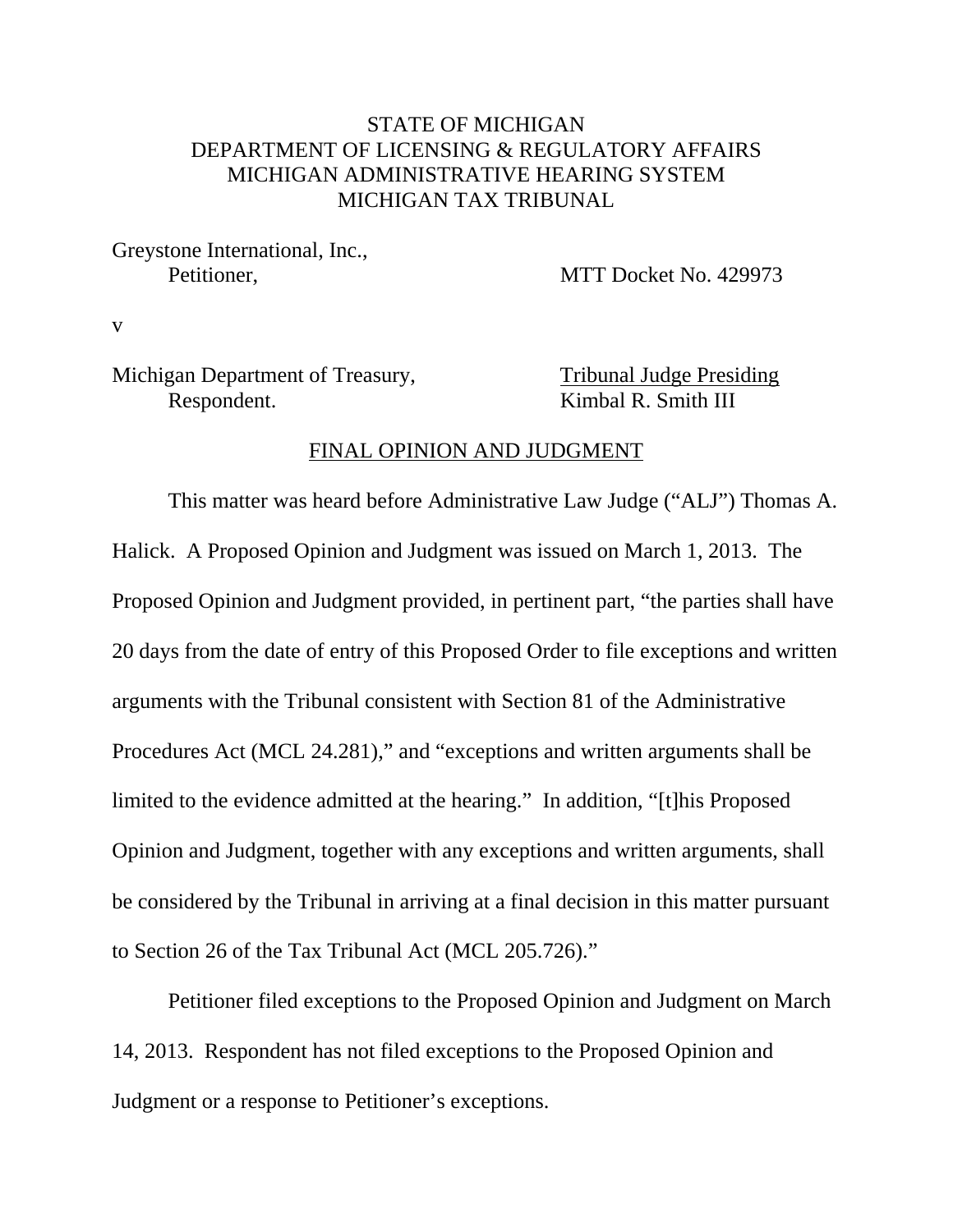### MTT Docket No. 429973 Final Opinion and Judgment, Page 2 of 8

### PETITIONER'S EXCEPTIONS

- 1. "It remains uncontroverted that Greystone . . . never once installed the property to real estate. Therefore, it could never alter, repair, or improve real estate. The evidence provided at the hearing showed that third party installers, in all cases, altered the real estate to include the products manufactured by Greystone."
- 2. "Treasury only used a sampling of the 2008 tax year, a year that is not even at issue before the Tribunal to conclude that subcontractors were used. It appears, at the very least, that in some circumstances, Greystone did not subcontract the installation work, which would disqualify it from the definition of a contractor/manufacturer."
- 3. "[E]ven in those cases where the invoice claims an installation charge, the amount was paid directly to the installer, not through Greystone. . . . Therefore, these third-party installers were never subcontractors."
- 4. "The Proposed Opinion and Judgment states as follows: . . . 'There is no indication that Mr. Sousley has personal knowledge regarding whether or how often seats at the Goodrich Quality Theater were moved. . . . Overall, this testimony is speculative and unconvincing.' This same witness, who gave allegedly unconvincing, general, and speculative evidence for the Petitioner, was found credible and noteworthy when cited for other purposes. It seems [it]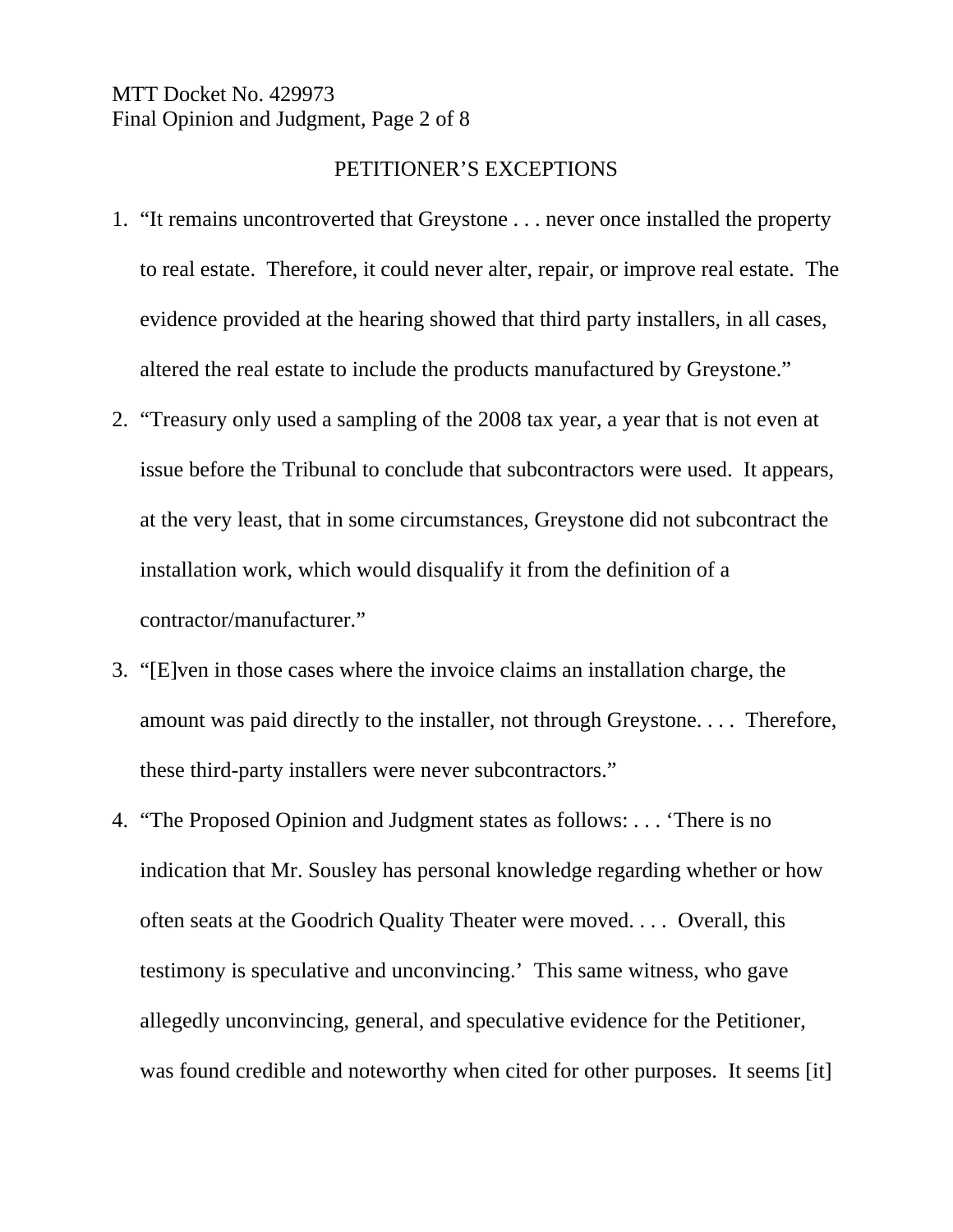## MTT Docket No. 429973 Final Opinion and Judgment, Page 3 of 8

would be patently unfair to determine that a witness is credible and not credible at the same time only to serve different purposes."

- 5. "In *Brunswick Bowling & Billiards Corp v Dep't of Treasury*, 267 Mich App 682, 687; 706 NW2d 30 (2005), the Michigan Court of Appeals stated the dispositive question is whether plaintiff maintained a 'right of power' over the contested items as they were transferred to other states to be used. Contrary to this Tribunal's Proposed Order and Decision, 'the term 'use' as set out in the statute does not encompass the withdrawal from inventory and subsequent distribution of such items in another state."
- 6. "The Court further held that since the items in dispute remained in plaintiff's control and possession when they were sent to another states [sic] the use did not occur in Michigan. . . . This is the identical scenario we have in the instant case. Both Respondent and the Tribunal seem to agree that Greystone has control over the seating until installation, notwithstanding who performed the installation."
- 7. "Since the withdrawal from inventory is not a taxable use in accordance with *Brunswick*, the taxable use did not occur in the State of Michigan. Therefore, Respondent had no jurisdiction to impose a use tax on Greystone for the subject year."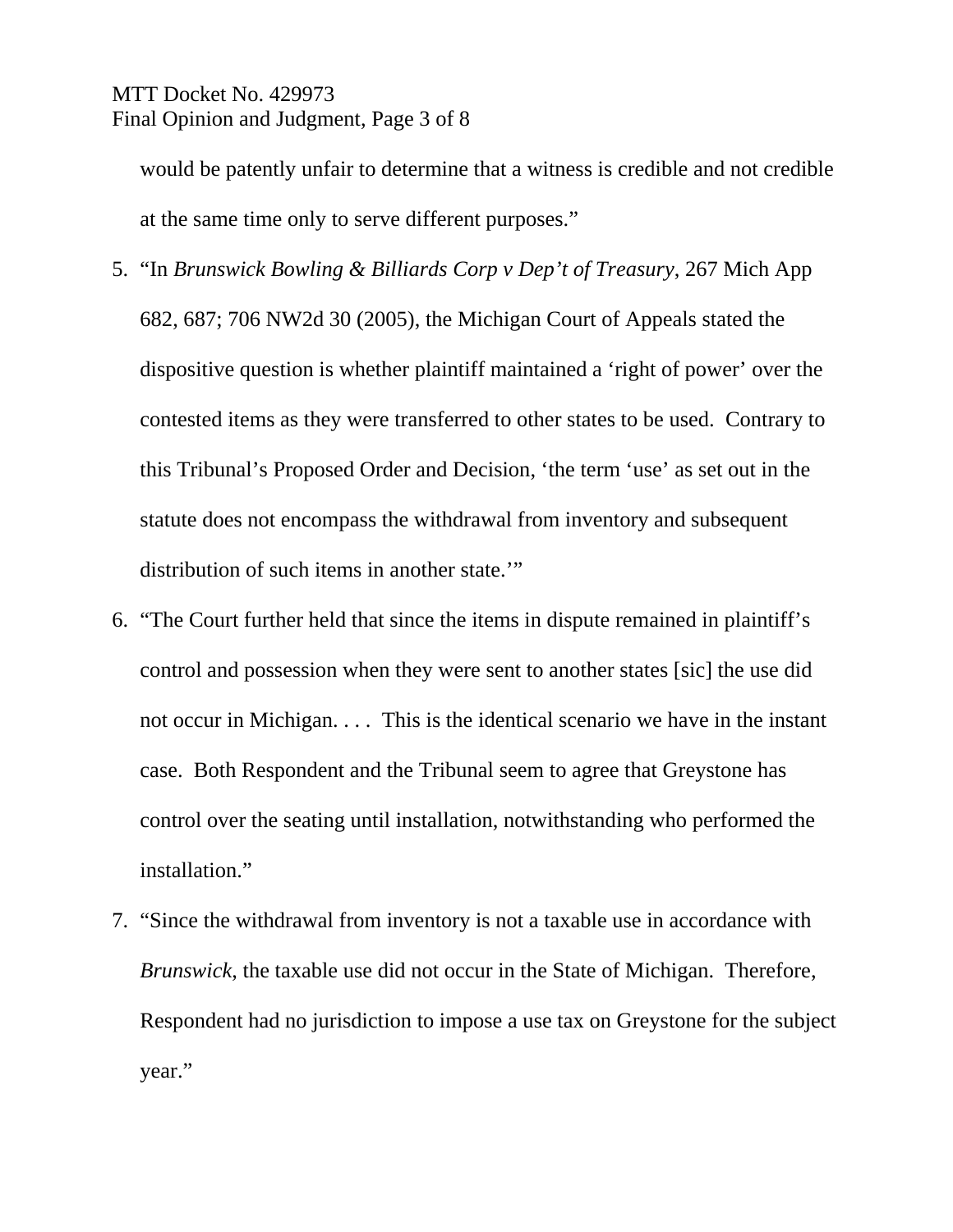### MTT Docket No. 429973 Final Opinion and Judgment, Page 4 of 8

- 8. "Under Michigan state law, Greystone is not a consumer. In *Miedema Metal Building Systems Inc v Dep't of Treasury*, 127 Mich App 533; 338 NW2d 924 (1983), the Court of Appeals held that if the taxpayer affixed the property to the realty, he is a consumer within the meaning of the use tax statute. If the taxpayer does not install the property – or affix it to the realty – the taxpayer is not a consumer."
- 9. "Similarly, Greystone does not install or affix any of its product[s] to the real estate. . . . Since Greystone is not a consumer, it did not consume property (in the State of Michigan). As a result of Greystone failing to qualify as a consumer, Respondent cannot impose a use tax on the Petitioner."

### **CONCLUSION**

The Tribunal has reviewed Petitioner's exceptions and the case file, and finds that the ALJ correctly determined that "the department had reason to believe that the use tax returns failed to accurately report the tax due. See *Vomvolakis, supra*. In such case, the assessment is prima facie correct and the burden of proof is on the taxpayer to prove otherwise. See MCL 205.104a(4)." (Proposed Opinion and Judgment, p 28). Petitioner's exceptions relating to the use of the 2008 tax year as the sample year for the audit and that "in some circumstances" Petitioner did not subcontract the installation are unsupported. Petitioner did not specify in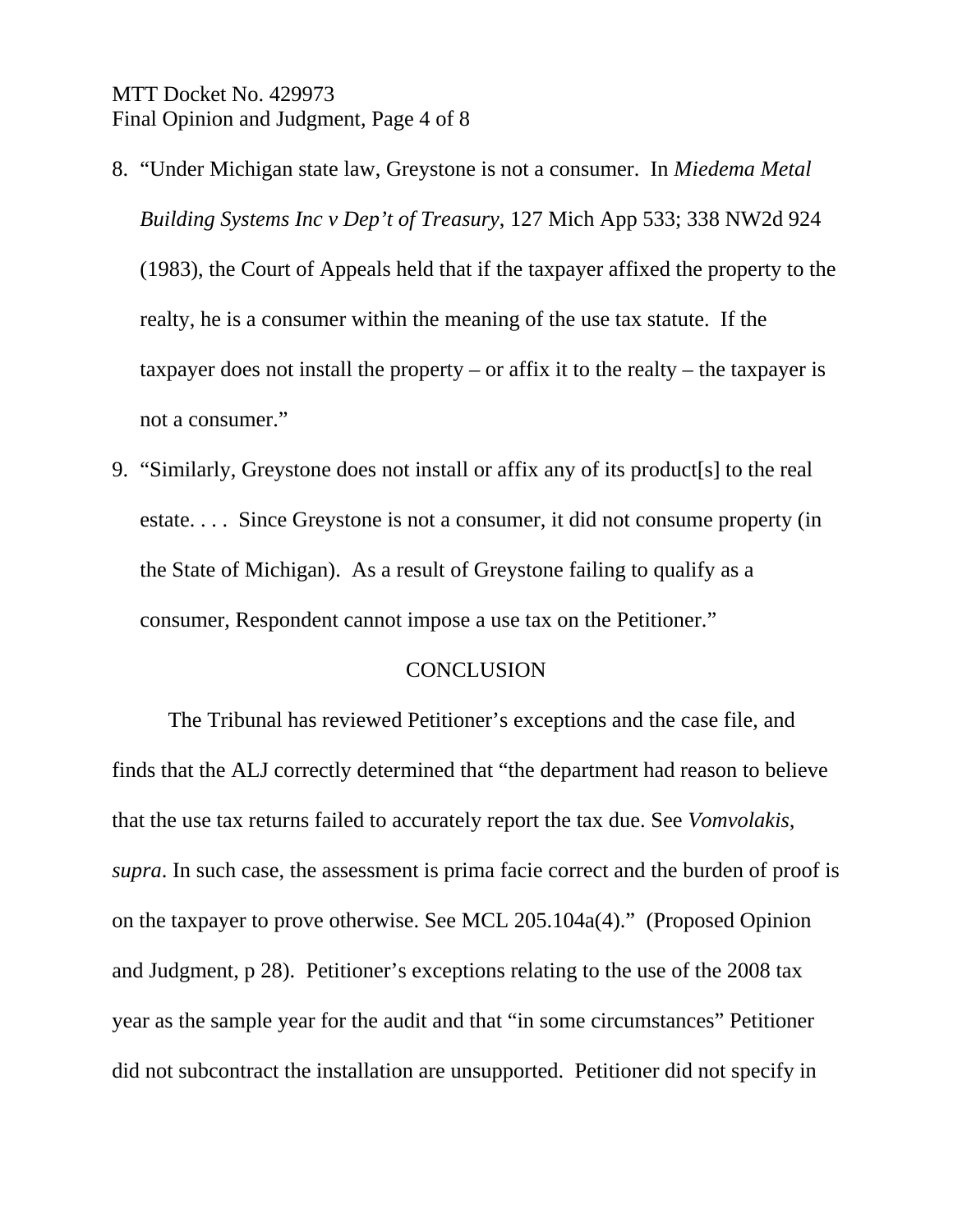## MTT Docket No. 429973 Final Opinion and Judgment, Page 5 of 8

the exceptions what errors existed in the Proposed Opinion and Judgment regarding the audit methodology. Petitioner does not point to any specific exhibits or testimony to establish that the ALJ erred regarding any determination made regarding the 2008 sample year or the installations that were or were not done by subcontractors. Petitioner has failed to meet its burden of proof regarding this contention.

Regarding the testimony of Mr. Sousley, the Tribunal finds that the ALJ correctly determined his testimony regarding Goodrich Quality Theater and Empire Theaters was "speculative and unconvincing." Mr. Sousley believed or seemed to recall the information given regarding these two theaters, but could cite no specific instance or support for these beliefs. The fact that the ALJ found this testimony to be speculative does not mean that the witness could not be found credible or reliable for other circumstances. The ALJ never made a determination that Mr. Sousley was not a credible or truthful witness; the ALJ merely determined that Mr. Sousley did not have specific or convincing knowledge regarding the seating at either theater discussed in that portion of the testimony. Petitioner has failed to establish that it was "patently unfair" to determine the witness credible as to some aspects of testimony and not credible as to others.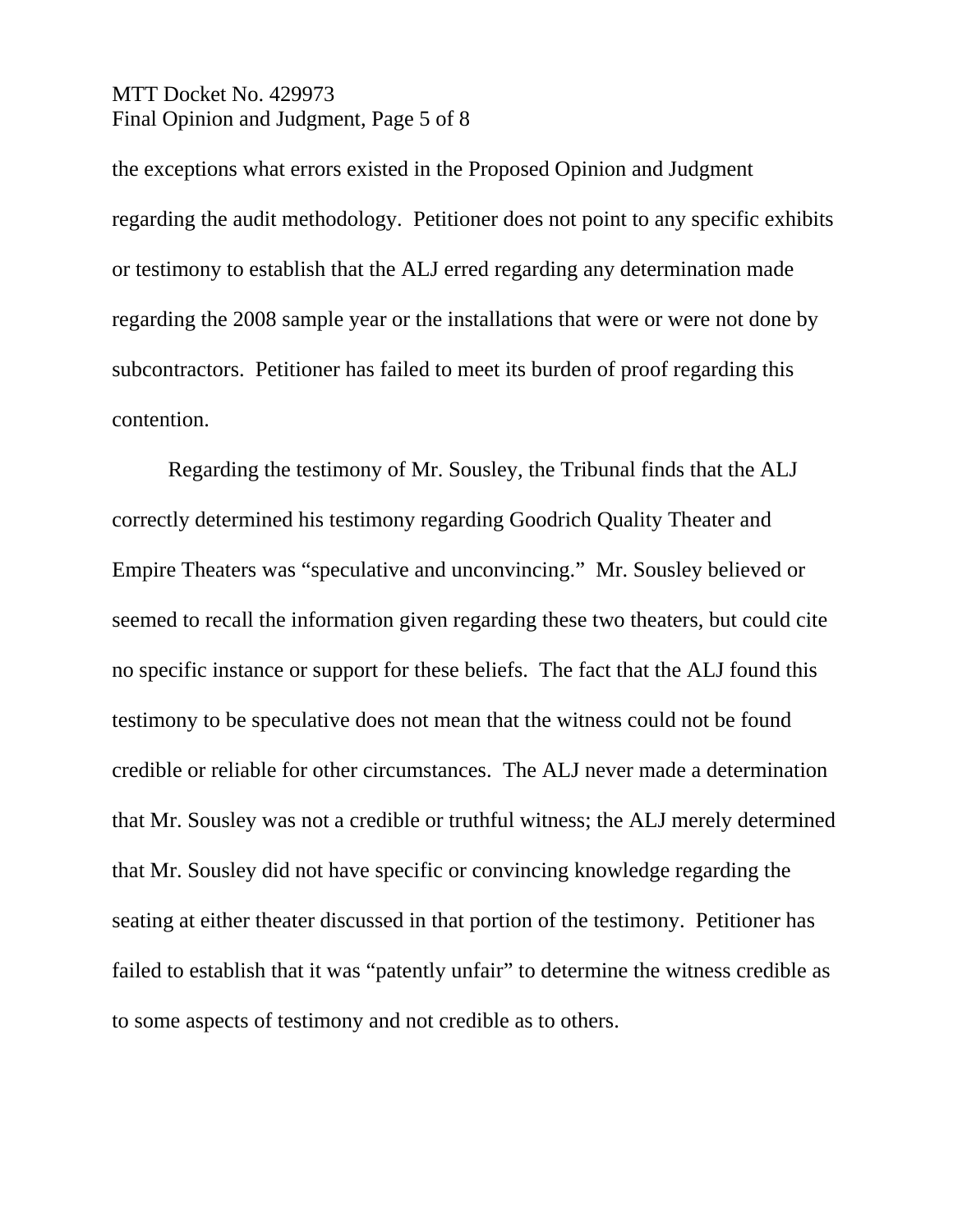## MTT Docket No. 429973 Final Opinion and Judgment, Page 6 of 8

The Tribunal further finds that Petitioner's exceptions relating to the Court of Appeals' decision in *Brunswick* were raised in Petitioner's Post-Hearing Brief and addressed in Respondent's Reply Brief, although not specifically considered in the Proposed Opinion and Judgment. In *Brunswick, supra*, the Court of Appeals determined that "the dispositive question is whether plaintiff maintained a 'right or power' over the contested items as they were transferred to other states to be used or given away for promotional purposes." *Id*. at 687. The Court of Appeals went on to determine that the items in dispute remained in the taxpayer's control and possession when being sent to other states and there was no taxable use that occurred in Michigan. Contrary to Petitioner's exceptions, this is not an "identical scenario" to the present case. The taxpayer in *Brunswick* was not a contractor engaged directly in the business of constructing, altering, repairing, or improving real estate for others. The taxpayer had bowling balls and other items that were held in its inventory and were later given away as promotional items (if not given away, the items remain in the taxpayer's inventory in Michigan). The ownership rights over the inventory items in *Brunswick* did not change to a different use while the items were still in Michigan. In the present appeal, however, the taxable use occurred *in Michigan*, when the seating was removed from Petitioner's inventory and designated to a specific contract where there was a duty to affix them to the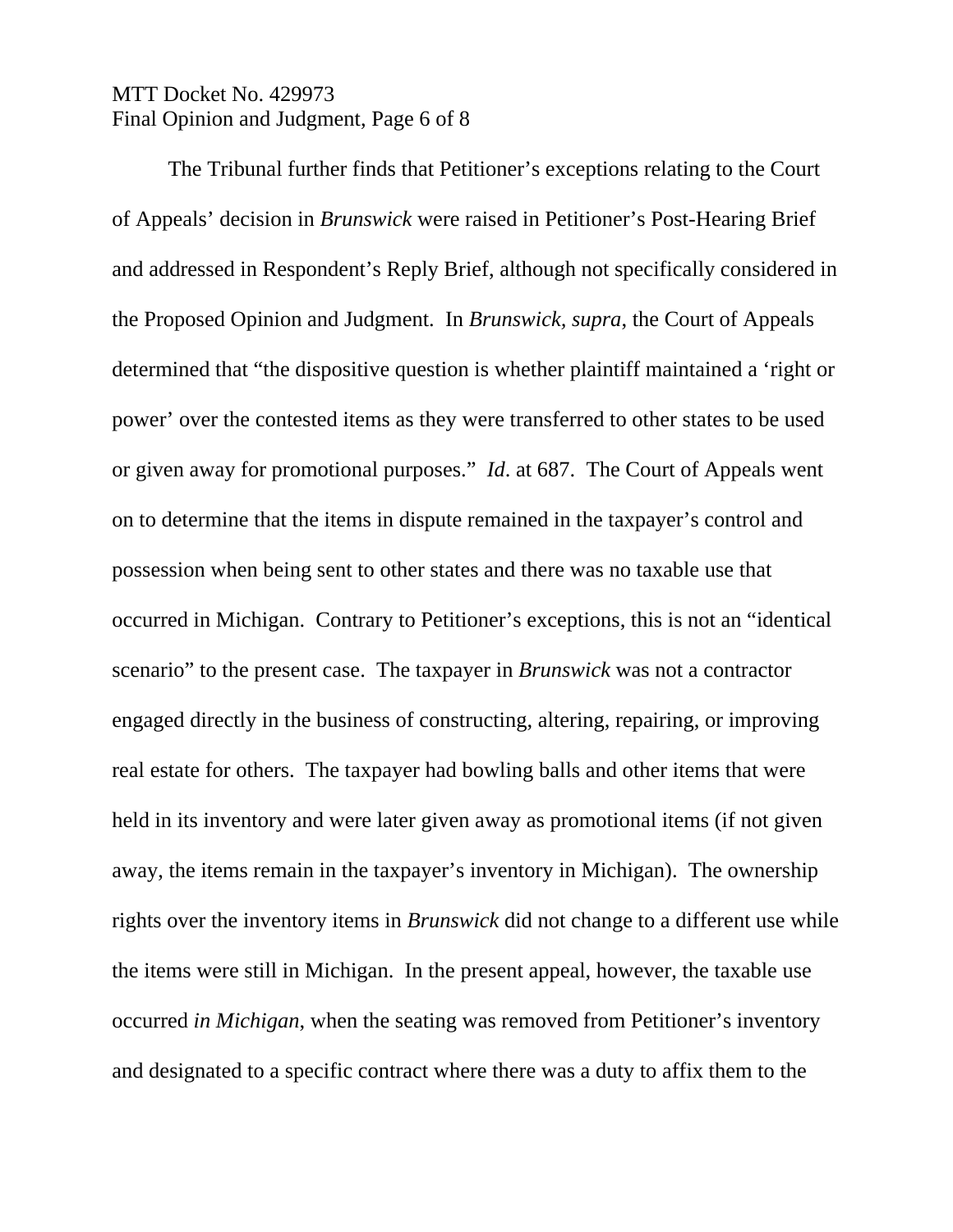### MTT Docket No. 429973 Final Opinion and Judgment, Page 7 of 8

theater floor/riser. See POJ, p 17. The ALJ correctly determined that Petitioner manufactured theater seating and hired independent contractors to install the seating.

Petitioner also relies on the Court of Appeals' decision in *Miedema Metal Bldg Systems Inc v Dep't of Treasury* in its exceptions. In *Miedema, supra*, the taxpayer sold and installed grain storage bins. The Court of Appeals found that the taxpayer was a contractor for purposes of the use tax, the taxpayer installed grain storage bins that were affixed to realty, and the taxpayer was liable for use tax on the cost of the bins. Specifically, the Court of Appeals held that "if petitioner affixes the bins to the realty, he is a 'consumer' under the meaning of the statute and use tax liability can be based upon his cost of the bins." *Id*. at 537. The Court of Appeals reached this determination despite the taxpayer's argument that the bins were "merely bolted onto the foundation." *Id*. at 535. In the present case, the seating is affixed through the use of anchor bolts that remain in the floor and affix the seating to the realty. Just like the circumstances in *Miedema*, Petitioner was found to affix the seating to the realty, and Petitioner is therefore a consumer under the statute and could be held liable for the use tax. Petitioner has failed to prove that the ALJ erred in determining that Petitioner was liable for the use tax as stated in the POJ.